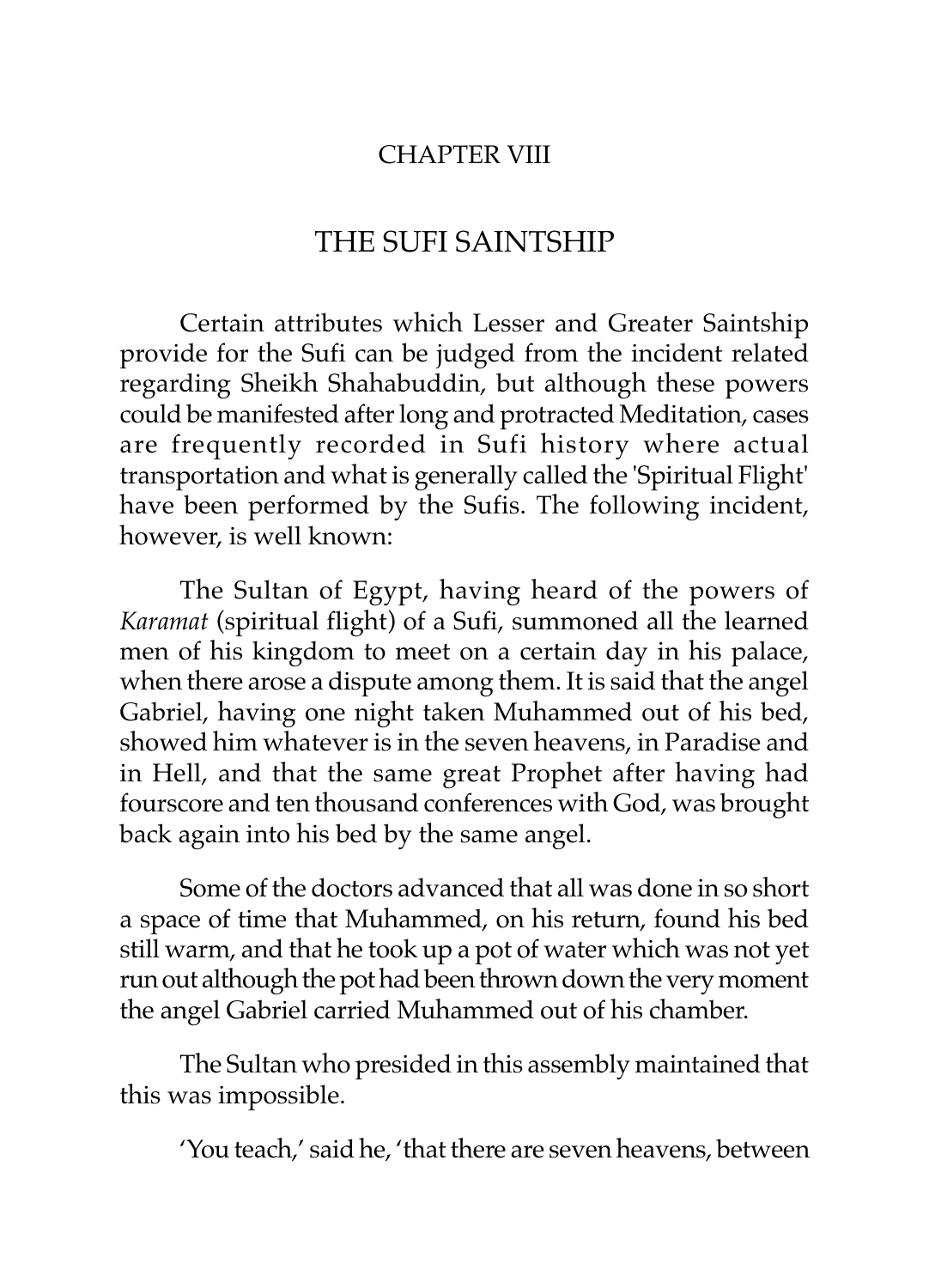each of which there is no less a distance than a man can well travel in five hundred years, and that each heaven is as thick as it is distant from the next to it. How then is it possible that Muhammed, having passed through all these heavens, and having had fourscore and ten thousand conferences with God, should at his return find his bed still warm, his pot thrown down and the water that was in it not spilt? Who can be credulous enough to believe so ridiculous a fable. Do you not know that if you throw down a pot full of water, though you take it up again in a moment, you will find no water in it?'

The learned men answered that this indeed could not naturally be, but that all things were possible to the Divine Power. The Sultan of Egypt who was of an obstinate temper, and had made it a maxim never to believe anything contrary to reason, would not give credit to this miracle, and the learned men broke up their assembly.

This dispute made a great noise in Egypt and the news of it came to the ears of the learned Sheikh Shahabuddin who, for some reasons not set down in the history, could not be present at the assembly. However, he went to the Sultan's Palace in the midst of all the heat of the day.

The Sultan, informed of the doctor's visit to the Court, went to him, carried him into a stately chamber where, after having made him sit down, he spoke to him in this manner: 'You need not have given yourself the trouble of coming hither, it would have been enough to have sent one of your servants for we should willingly have granted him anything he had asked us in your name.'

' Sir,' answered the doctor, 'I am come on purpose to have a moment's conversation with your Majesty.' The Sultan, who knew the Sheikh was famed for behaving himself haughtily in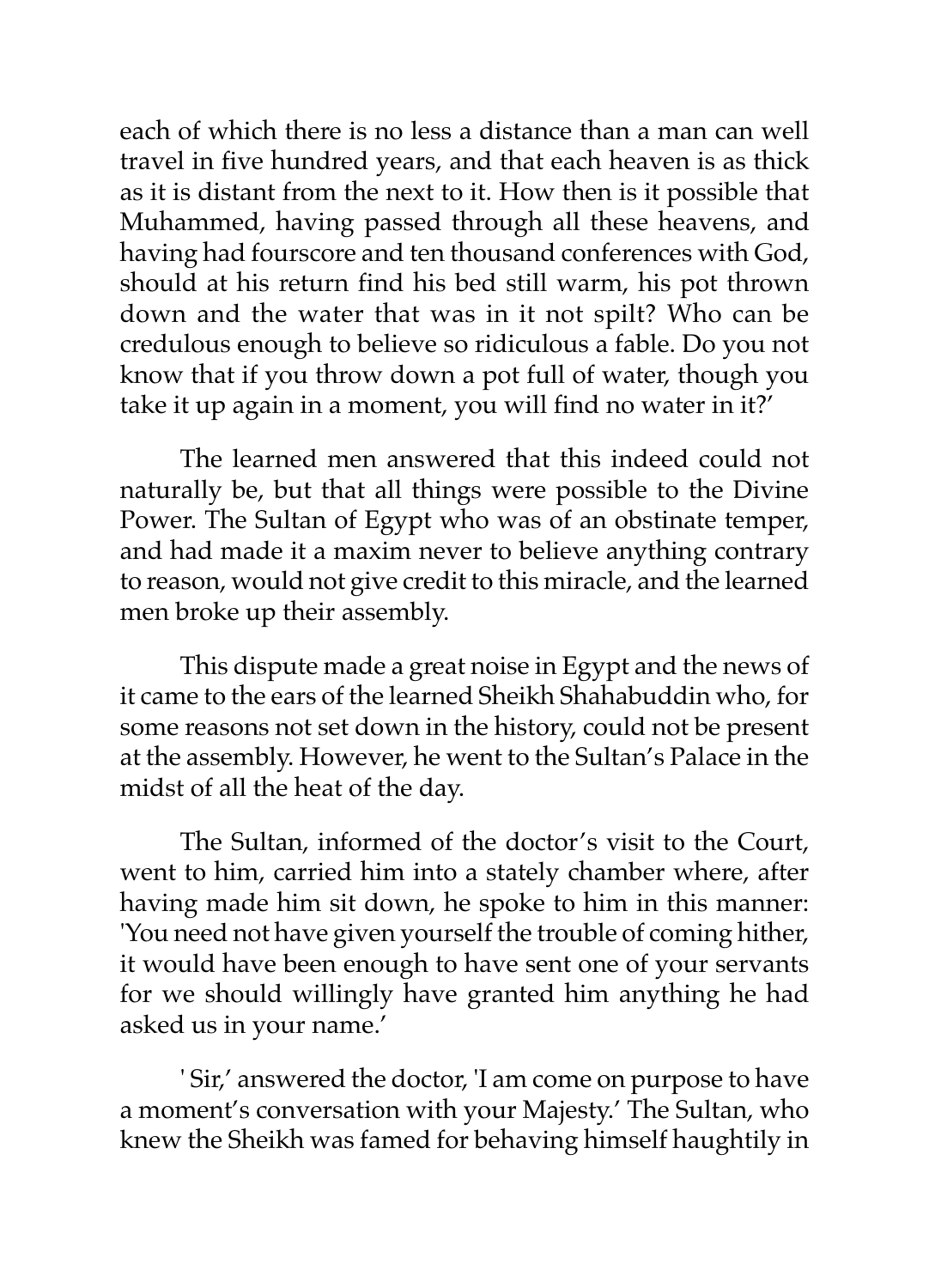the presence of Princes, showed him many civilities and made him abundance of compliments.

The room they were in had four windows, on each side one. The doctor desired the King to order one of them to be shut. This being done they continued for some time their conversation, after which the doctor made one of the windows, which had the prospect of a mountain called Kzeldaghi—Red Mountain—be opened and then did the King look out. The Sultan put his head to the window, and saw on the mountain and in the plain, a body of horses, more in number than the stars of heaven, armed with bucklers and coats of mail, with their swords drawn advancing full speed towards the Palace.

At this sight the Prince changed colour and in great dismay cried out: 'O heaven! What dreadful army is this that is coming to attack my Palace?'

'Be not afraid, sir,' said the doctor, ' there is nothing in it.' In saying this he shut the window himself and opened it again the same moment; the King looked out but saw not one single person on the mountain or in the plain.

Another of the windows had the prospect of the city and the doctor made that be opened. The Sultan saw the city of Cairo all on fire and the flames ascended even to middle region of the air. 'What dreadful burning is that?' exclaimed the King, 'See there my city, my fine city of Cairo reduced to ashes.'

'Be not afraid, sir,' said the Sheikh, 'there is nothing in it.' At the same time he shut the window and when he had opened it again the King saw no more the flames he had seen before.

The doctor made the third window be opened, out of which the Sultan perceived the Nile overflowing its banks, and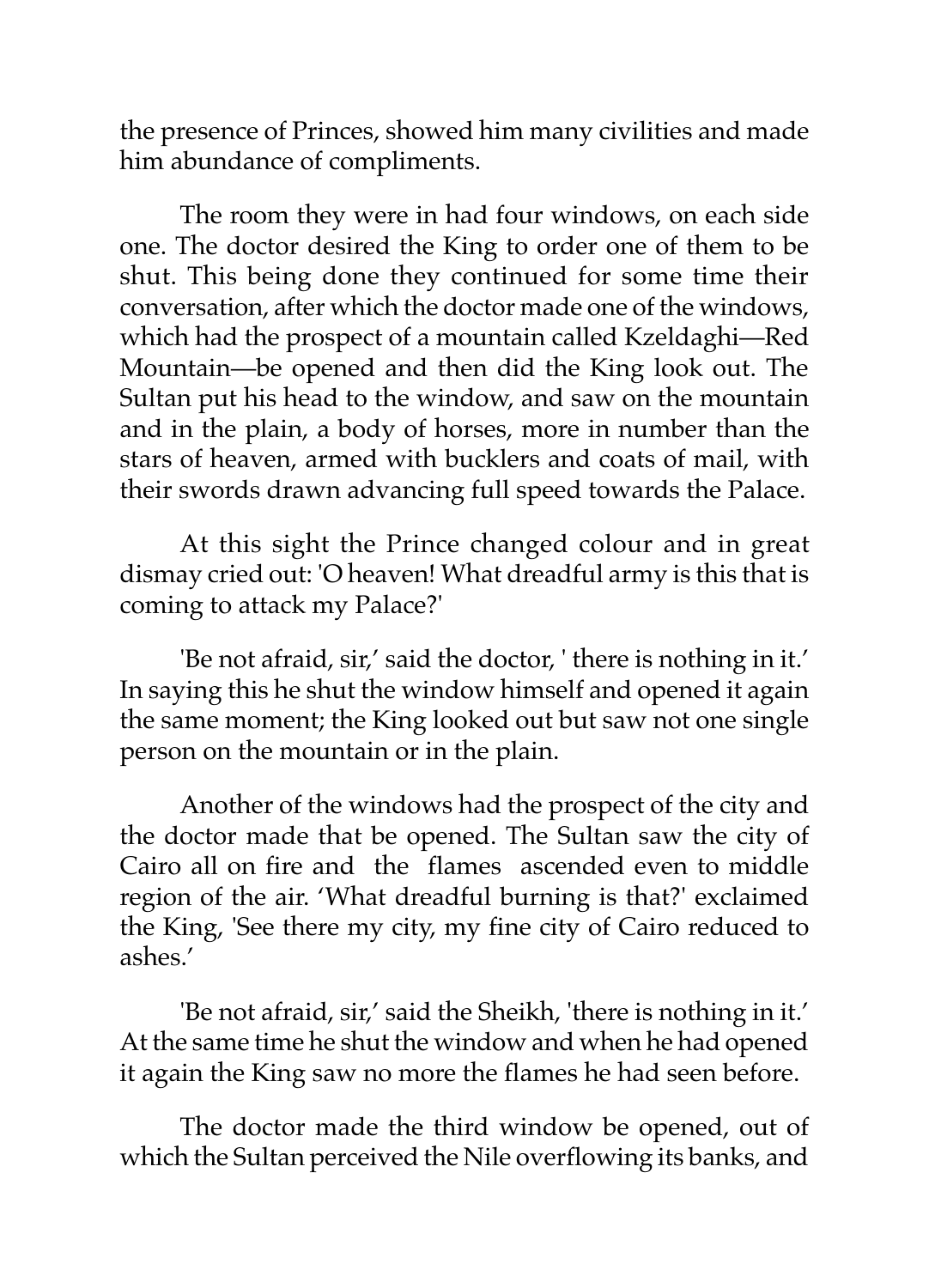its waves rolling with fury to drown his palace. Now, though the King, after having seen the army and the flames disappear, had no reason to be terrified at this new prodigy yet he could not help being dismayed at it. 'Alas!' cried he once more, 'all is lost; we are now undone indeed! This dreadful inundation will bear away my palace and drown me and all my people.'

'Be not afraid, sir,' said the doctor, 'there is nothing in it.' And indeed the Sheikh had no sooner shut and opened the window again than the Nile appeared pursuing its course within its banks, as usual.

He then made them open the fourth window which looked on to a parched barren desert. The other wonders had not more terrified the King than this delighted him. His eyes, which were accustomed to see nothing from this window but a barren waste, were agreeably surprised to behold Vineyards and Gardens hung with the most delicious fruits in the universe, rivulets that gently murmured as they glided, and whose banks were adorned with roses, basils, balms, narcissuses and hyacinths, at once presented a pleasing object to the sight and charmed with the smell of a variety of fragrant odours. Among these flowers were hopping up and down an infinite number of turtles and nightingales, some of which were already fallen in a trance with overstraining their little throats, while the others made the air resound with their sweet and mournful songs.

The King was so charmed with all the wonders which now offered themselves to his sight that he believed he beheld the garden of Eden. 'What a change is this,' cried he in the excess of his admiration, 'O the beautiful garden! The charming abode! 'Be not so transported, sir,' said the Sheikh, 'there is nothing in it.' At these words the doctor shut the window and then opened it again, and the Sultan, instead of seeing those delightful phantoms, saw nothing but the desert.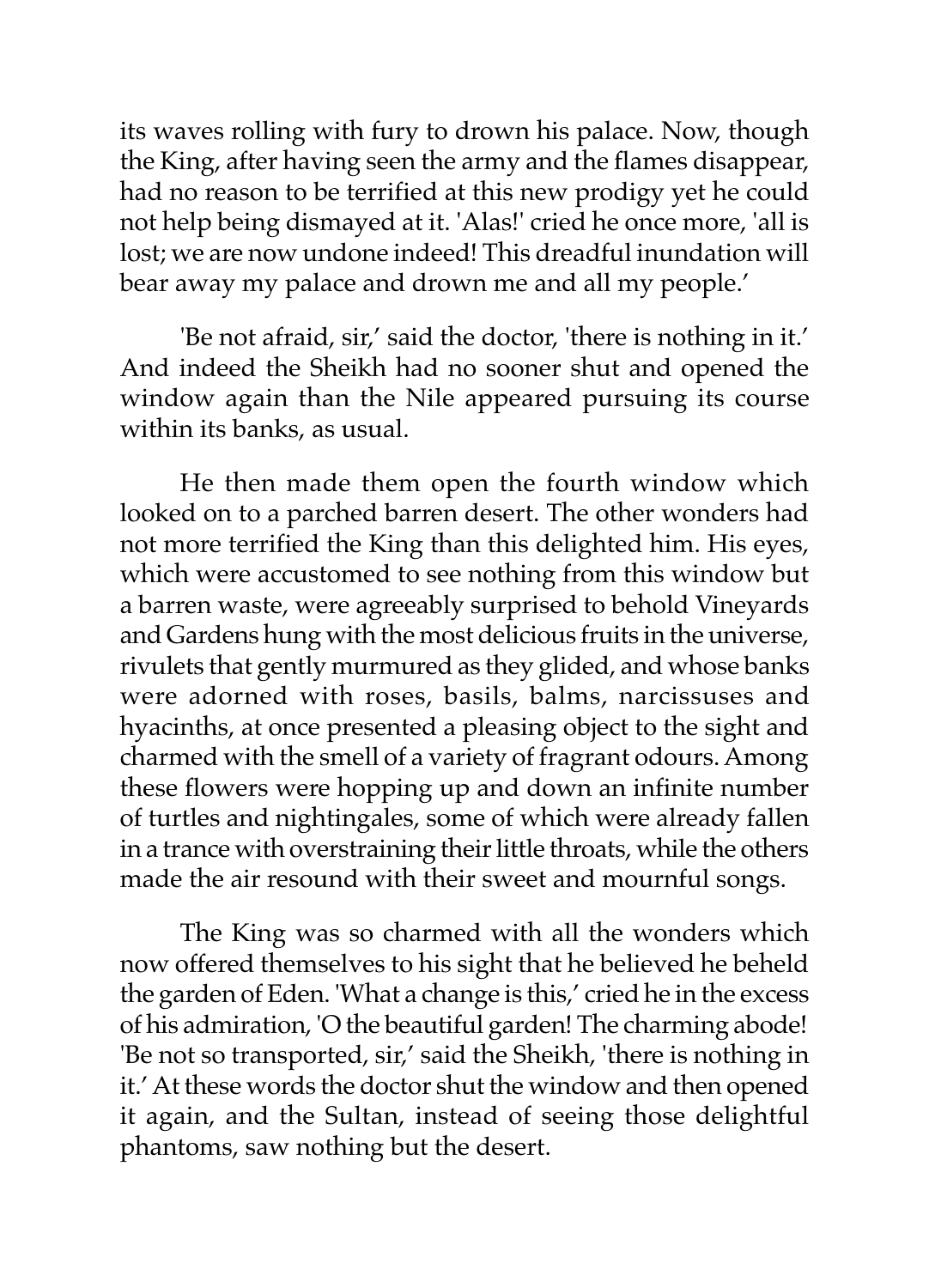'Sir,' said the Sheikh, 'I have shown you a great many wonders but all this is nothing in comparison with the astonishing prodigy of which I will make your majesty a witness. Give your commands for a tub full of water to be brought hither.' The King ordered it to be done and when the tub was brought into the chamber the doctor said to the Sultan, 'Be pleased to suffer yourself to be stripped stark naked and let a towel be girt about your loins.' The King consented to have all his clothes taken off, and when the towel was girt about him, 'Sir,' said the Sheikh, 'be pleased to plunge your head into the water, and draw it out again.'

The King plunged his head into the tub and in an instant found himself at the foot of a mountain on the seashore. This unheard-of prodigy astonished him more than the others.

'Ah, doctor!' cried he in a transport of rage, 'perfidious doctor, that has thus cruelly deceived me! If ever I return into Egypt from whence thou hast forced me away by thy black and detestable art, I swear I will revenge myself of thee! O mayest thou miserably perish!'

He continued his imprecations against the Sheikh, but reflecting that his menaces and complaints would avail him nothing, he took courage and went to some men whom he saw cutting wood on the mountain, resolved not to discover to them who he was; for, thought he to himself, if I tell them I am a king they will not believe me but rather take me for an impostor or a madman.

The woodcutter asked him who he was.

'Good people,' answered he, 'I am a merchant, my ship bilged on a rock and was dashed to pieces. I have had the good fortune to save myself on a plank: you see the condition I am in which ought to excite your pity.'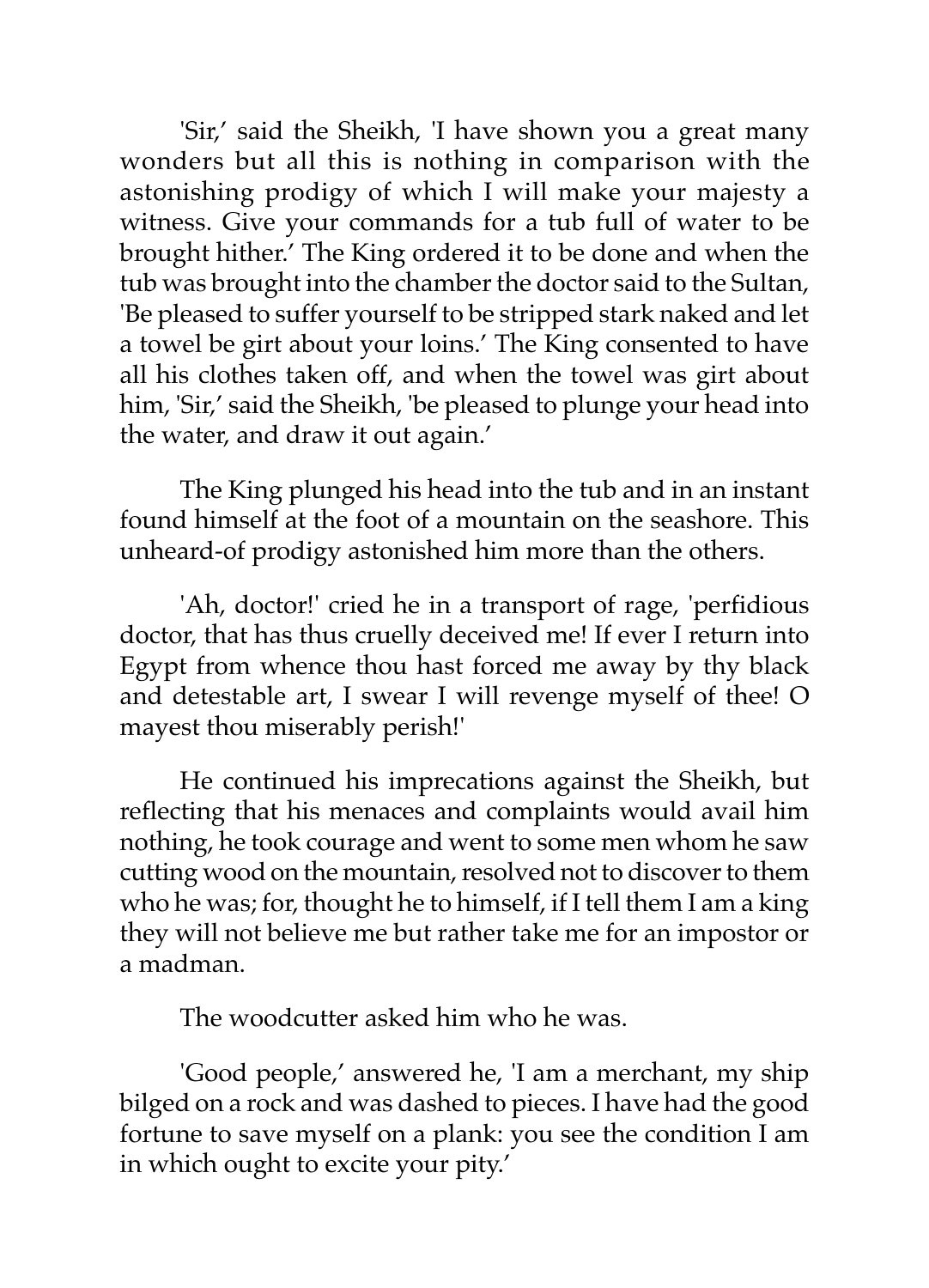They were concerned for his misfortune but the poorness of their circumstances would not allow them to relieve him. However, one of them gave him an old gown, and another an old pair of shoes, and when they had put him in this condition, scarcely fit to be seen, they conducted him into their city which was situated behind the mountain. They no sooner arrived there than they took leave of him and, abandoning him to Providence, went away, each to his own home.

The Sultan was left alone, and though men take delight in seeing objects that are new to them, yet he was too much taken up with the thoughts of his adventure to give attention to anything he saw. He walked up and down the streets, not knowing what would become of him. He was already weary and looking for a place to lie down and rest himself, stopped before the house of an old farrier, who, judging by his looks that he was fatigued, desired him to come in.

The King did so, and set himself down on a bench that was near the door. 'Young man,' said the old farrier, 'may I ask you what profession you follow and what has brought you hither?' The Sultan gave him the same answer he had given to the woodcutters. 'I met,' added he, 'with some good people who were cutting wood on the mountain and having told them my misfortunes, they were so kind as to give me this old gown and these cobbled shoes.'

'I am glad,' said the farrier, 'that you escaped being drowned, comfort yourself for the loss of your goods. You are young and will not perhaps be unhappy in this city where our laws and customs are very favourable to strangers who come to settle among us. Do you not intend to do so?'

'I desire nothing better,' answered the Sultan,' provided I could have any prospect of retrieving my affairs.'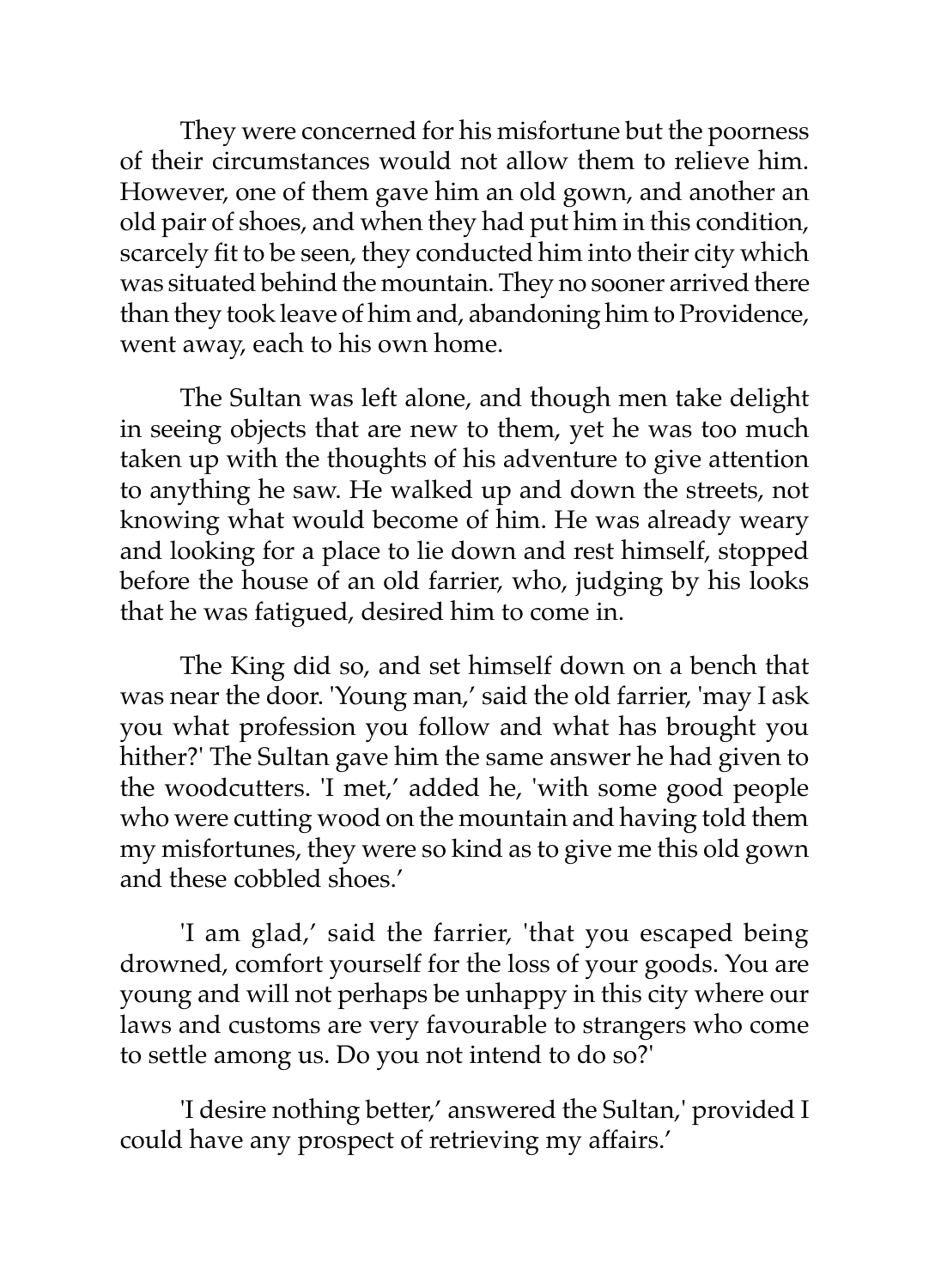'Well, then,' replied the old man, 'follow the advice I am about to give you. Go this moment to the public baths of the women, set yourself down at the gate and ask each lady who comes out if she has a husband. She that shall answer you No, must be your wife, according to the custom of this country.'

The Sultan being determined to follow this advice bade farewell to the old man, and went to the gate of the baths, where he set himself down. It was not long ere he saw coming out a lady of ravishing beauty. Ah! how happy shall I be, thought he, if this lovely person be not married. Were she but mine I could forget all my misfortunes.'

He stopped her and said, ' Fair lady, have you a husband?' She answered, ' Yes, I have.'

'I am sorry for it,' replied the King, ' you would have made a fit wife for me.'

The lady went her way and soon after out came another who was frightfully ugly. The Sultan shuddered at the sight of her. 'What a piece of deformity is this!' said he. 'I had rather be starved to death than live with such a creature; I will let her pass without asking her if she be married, for fear I should hear she is not.

Nevertheless, the old farrier bid me ask this question of every one of the ladies. In all appearance the custom is so, and I must submit to it. How do I know that she has a husband. Some unfortunate stranger whose ill destiny has brought him hither, as mine has me, may perhaps have married her.'

In short, the King resolved to ask her if she was married: she answered, 'Yes,' and this answer pleased him as much as that of the first lady had troubled him.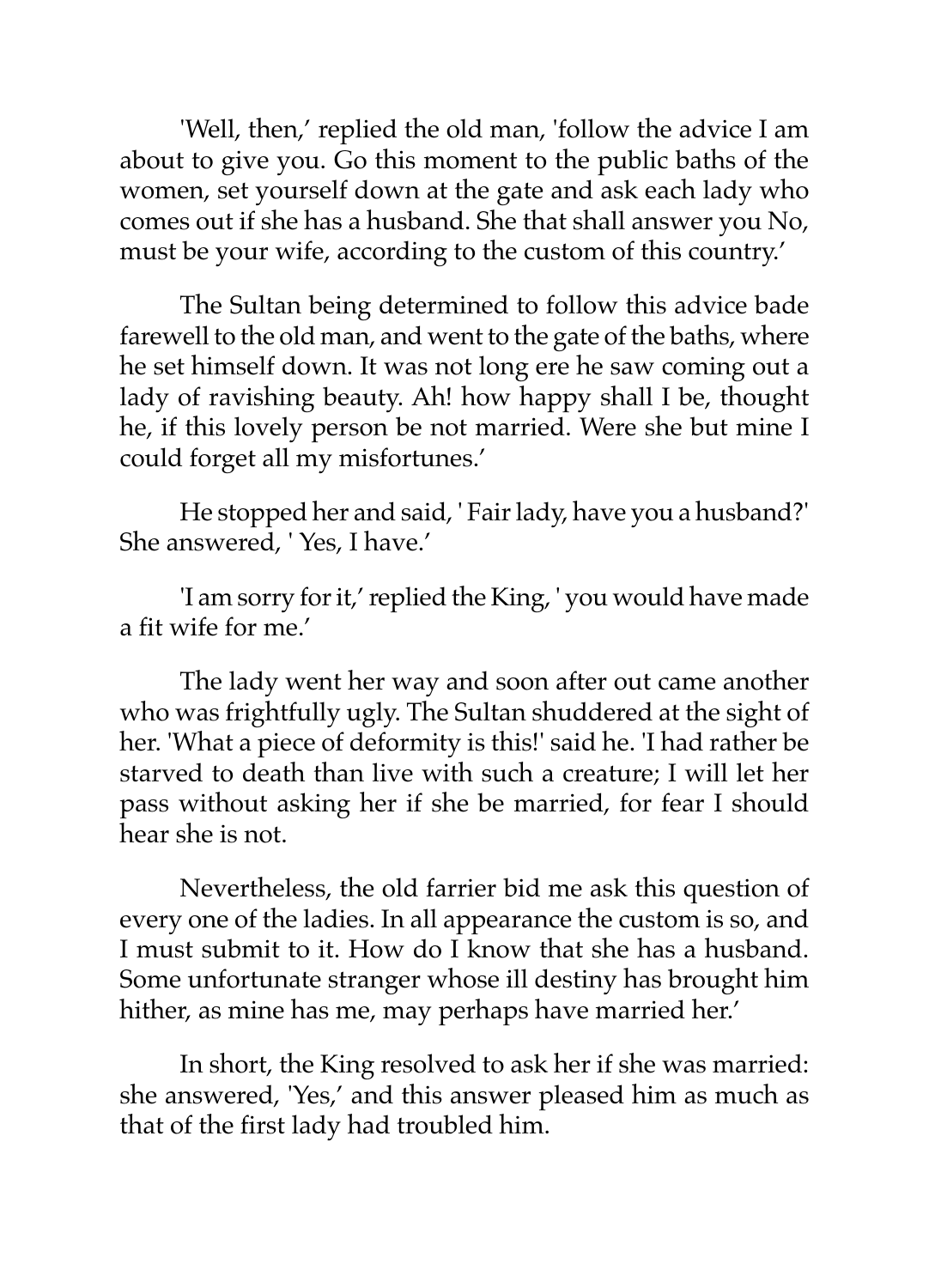There next came out a third lady, as ugly as the other. 'O heavens!' said the King as soon as he saw her, 'this is more horrible than the last. No matter! Since I have begun I must go through with it. If she has a husband I must own there are men more to be pitied than myself.' As she was going by him, he addressed himself to her and tremblingly said, 'Fair lady, are you married?'

'Yes, young man,' answered she without stopping. 'I am glad of it,' replied the Sultan. 'I bless my stars,' continued he, 'that I have got free of these two women. But it is not yet time to rejoice. All the ladies have not come out of the baths, nor have I yet seen her that is destined for me. Perhaps I shall get nothing by the change.'

He was expecting to see one as ugly as the other two, when a fourth appeared, who surpassed in beauty the first he thought so charming. What a difference, thought he, there is not so much disparity between day and night as between this fair person and the two last who came out before her! Are angels and devils to be seen in the same place?

He advanced to her with a deal of eagerness. 'Lovely lady,' said he, 'have you a husband?'

She answered 'No,' looking on him with as much disdain as attention. Then she went away leaving the King in a deep surprise.

'What am I to think of this?' said he. 'The old farrier has certainly put upon me. If according to the laws of this country I am to marry this lady, why did she leave me in so rude a manner ? Why put she on that haughty and disdainful air? She viewed me from head to foot, and I saw in her looks the marks of contempt and scorn. The truth is she is not much in the wrong. In justice I cannot blame her. This threadbare gown,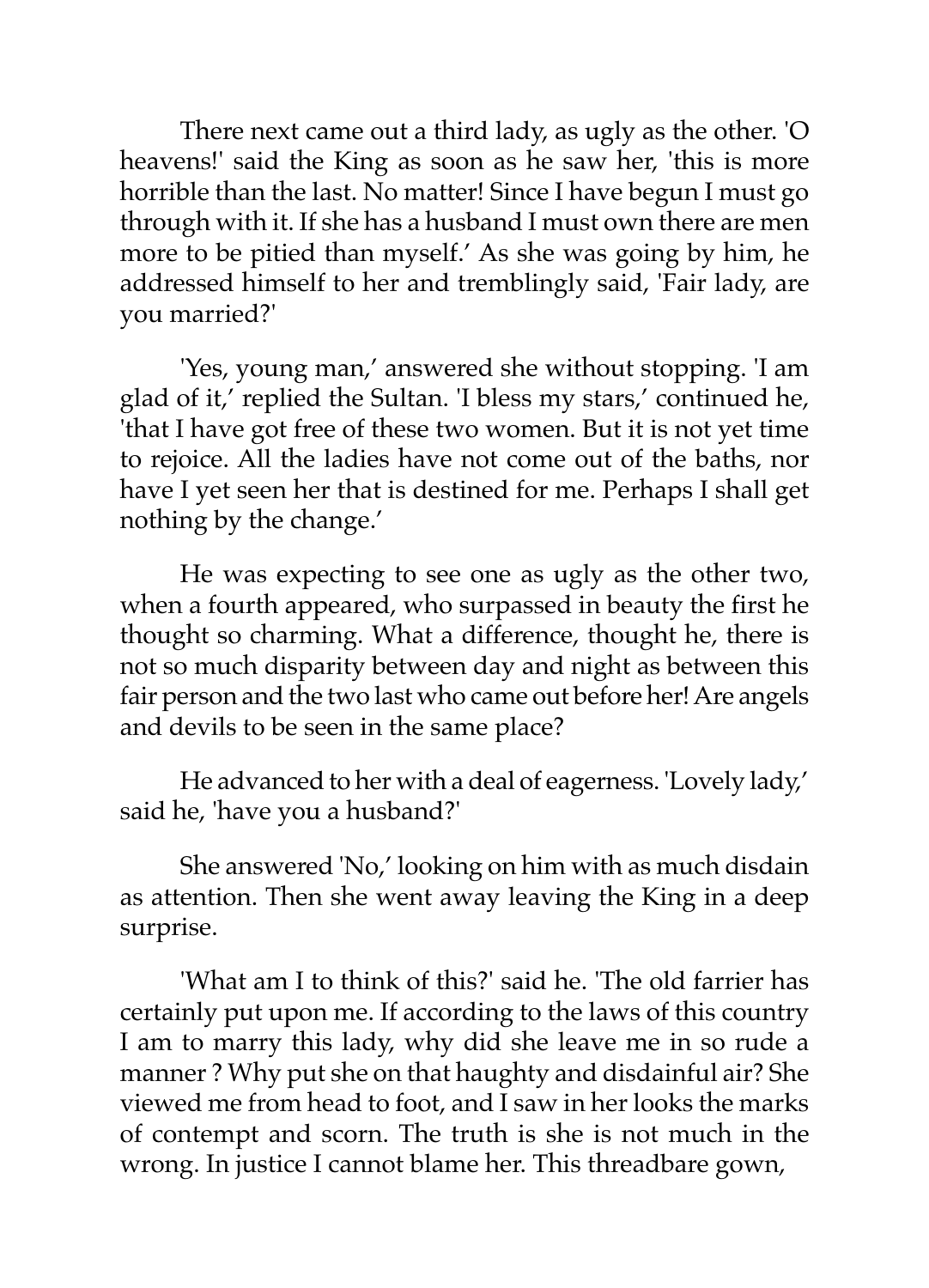full of holes, sets not off my good mien to the best advantage and is not proper to engage a lady's heart. I forgive her for thinking she may chance to mend herself in a husband.'

While he was making reflections a slave accosted him. 'Sir,' he said, 'I am sent to find a stranger all in tatters, and by your air methinks it is you. If you will please give yourself the trouble of following me I will lead you to a place where you are expected with great impatience.'

The Sultan followed the slave who led him to a great house, and showed him into an apartment very handsomely furnished, where he bid him wait a moment. The Sultan stayed fully two hours without seeing a soul but the slave, who ever and anon came and desired him not to be impatient.

At length, there came in four ladies very well dressed, who accompanied another that glittered all over with jewels, but was yet more resplendent by her matchless beauty. The Sultan cast his eyes upon her and immediately knew her to be the last lady whom he had seen oming from the baths. She drew near him with a soft and smiling air. 'Forgive me, sir,' she said, 'for having made you wait a little. I was loth to appear in my undress before my lord and master. You are in your own house; all you see here belongs to you. You are my husband; command me what you please and I am ready to obey you.'

'Madam,' answered the Sultan, 'not a moment ago I complained of my destiny, and now I am the happiest of men. But since I am your husband, why did you just now look so disdainfully upon me? I fancied you were shocked at the sight of me and, to confess the truth, I could not blame you much.'

'Sir,' replied the lady, 'I could not do otherwise; the ladies of this city are obliged to carry themselves haughtily in public, it is the custom, but to make amends they are very familiar in private.'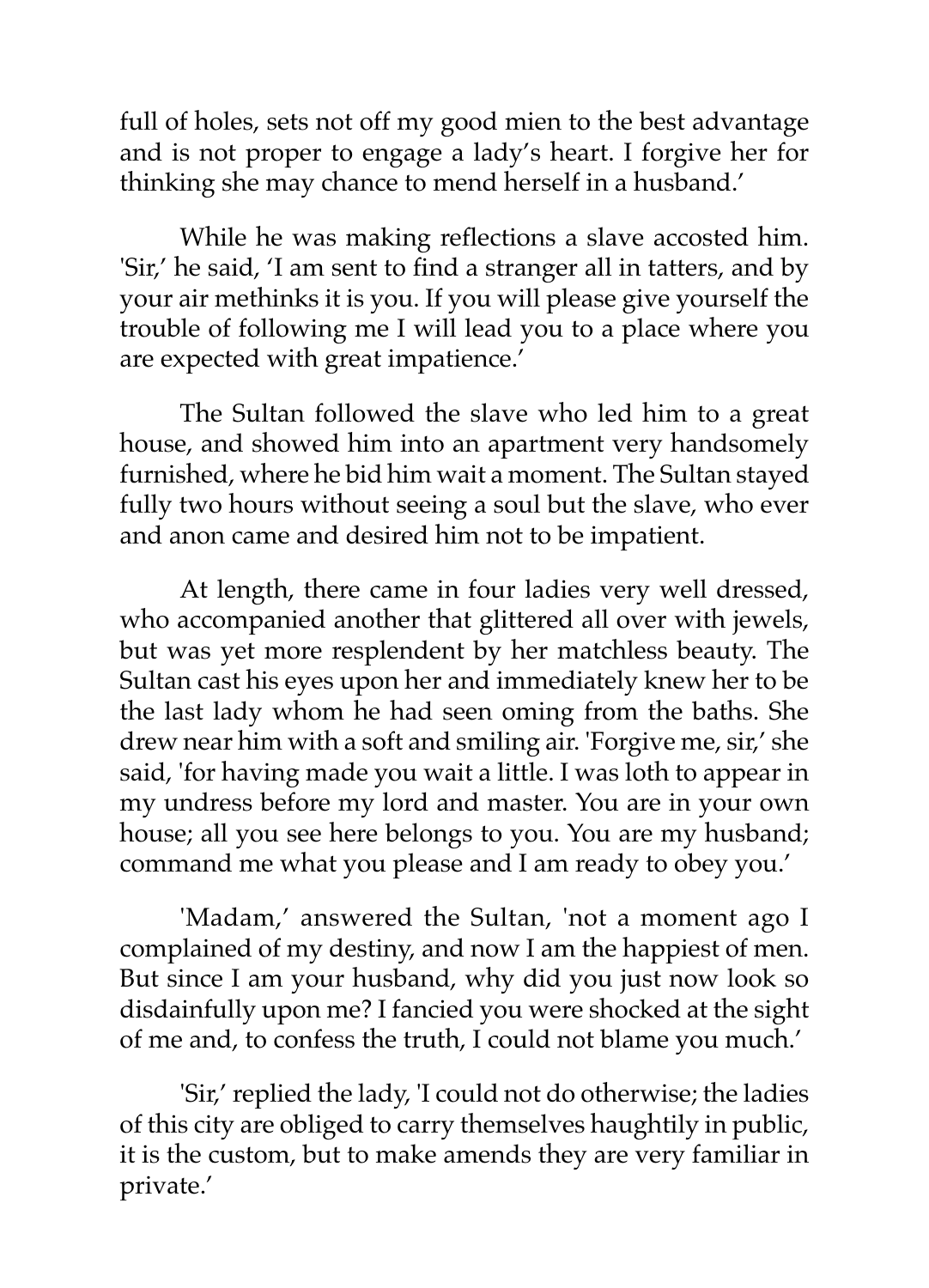'So much the better,' replied the king, 'they are the more agreeable. But since I am master here,' continued he, 'to begin to exercise my little sovereignty, let somebody go and fetch me a tailor and a shoemaker, for I am ashamed to be seen in your presence in this tattered gown and these cobbled shoes which suit but ill with the rank I have hitherto held in the world.'

'I have taken care of that already,' replied the lady. 'I have sent a slave to a Jew who sells clothes ready made and who will furnish you at once with all you want. Meanwhile, let us refresh ourselves.' In saying this she took him by the hand and led him into a hall where there was a table covered with all sorts of fruits and all sweetmeats. They both sat down, and while they were eating, the four attendant ladies who stood behind them sang several songs, written by the poet Baba Saoudai. They played also on several instruments and at length their mistress took a lute and accompanying the music with her voice acquitted herself so well that the Sultan was charmed with her performance.

This concert was interrupted by the arrival of the Jewish tradesman who came into the hall with some young men who brought bundles of clothes of different colours. They looked at them all, one after another, and made choice of a white satin vest flowered with gold and a gown of purple cloth. The Jew furnished them with the rest of the apparel and went his way. Then the lady admired the good mien of the king; she was very well satisfied to have found such a husband and he well pleased to have met with so beautiful a wife.

He lived seven years with this lady, by whom he had seven sons.

Both of them taking delight in an expensive way of life and loving to feed high and divert themselves, they got the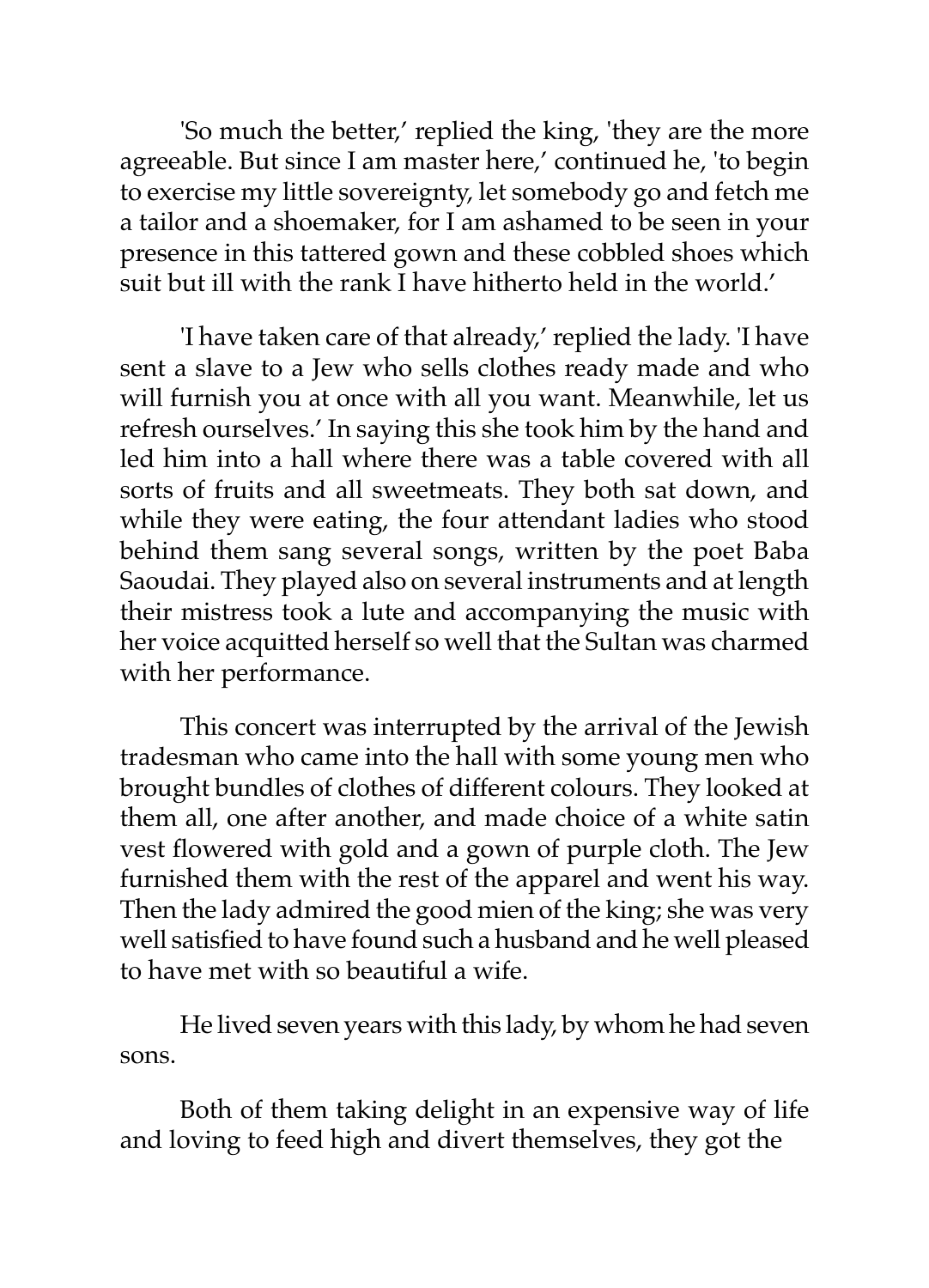better of the lady's estate. They were obliged to put away their waiting-ladies and to sell their household furniture, piece after piece, for subsistence. The Sultan's wife, seeing herself reduced to great want, said to he husband, 'As long as my estate lasted, you never spared it; you lived an idle life and enjoyed yourself. It behoves you now to think of some way or other to maintain your little family.'

These words saddened the king, who went to the old farrier to ask his advice. 'O my father,' said he, 'I am now in a worse condition than when I first came to this city. I have a wife and fourteen children, and nothing to keep them with.'

'Young man,' replied the aged farrier, 'were you not brought up to some trade? 'The Sultan answered, 'No.' The farrier put his hand into his pocket, and taking out two *aqichas,* gave them to the king, bidding him go immediately and buy himself some *ypes* and wait in the place where the porters plied. The king bought himself some *ypes* and went to ply among them.

Scarce had he been there a moment when a man came and asked him if he would carry a burden. 'I am here for that purpose,' answered the Sultan. Then the man loaded him with a great sack which the king had much ado to carry, besides, the cords wrung the skin off his shoulders. He received his hire which consisted of one *aqicha* and carried it home. His wife, seeing he brought no more money, told him that if he earned not ten times as much every day, his whole family would soon be starved to death.

The next morning the king, overwhelmed with grief, instead of going to ply among the porters, went to the seaside, reflecting on his miserable condition. He looked very earnestly on the place where he had unexpectedly found himself by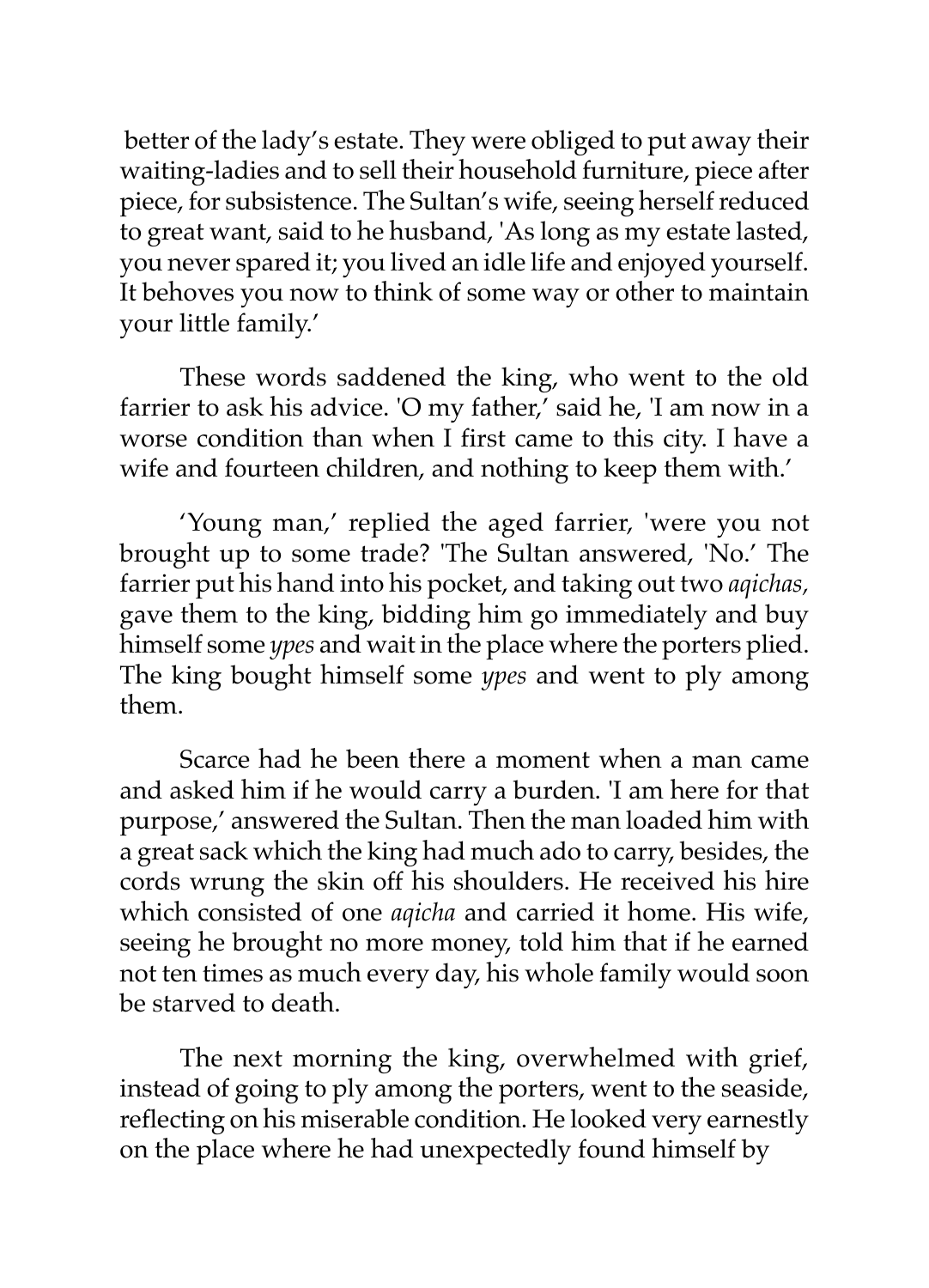means of the science of Sheikh Shahabuddin and, recalling to mind that strange and fatal adventure, he could not refrain from tears. Now the ceremony of ablution being indispensable before prayers, he plunged himself into the sea, but as he raised his head out of the water he was in the utmost astonishment to find himself again in his own palace, in the middle of the tub, and surrounded by all his officers.

'O barbarous doctor!' cried he, perceiving the Sheikh in the same place where he had left him, dost thou not dread that God will punish thee for having played this trick with thy Sultan and thy master?'

'Sir,' said the Sheikh, 'why is your majesty angry with me? You but this moment plunged your head into this water. I tell you nothing but truth; if you do not believe me, ask your officers, who are eyewitnesses of it.'

'Yes, sir,' cried all the officers with one voice, 'the doctor says true.'

The king would not believe them. 'It is full seven years that this cursed doctor has detained me in a foreign country by the force of his enchantments. I was married and have got seven daughters and as many sons, but it is not this I complain of, so much as of my being a porter. Ah! villainous Sheikh! Couldst thou be so cruel as to make me carry *ypes?'*

'Well, sir,' replied the doctor, 'since you will give no credit to my words, I will convince you by my actions.'

In saying this he stripped himself naked, tied a towel round his loins, got into the tub and plunged his head into the water. While his head was covered with the water, the Sultan, who was still enraged against him and remembered how he